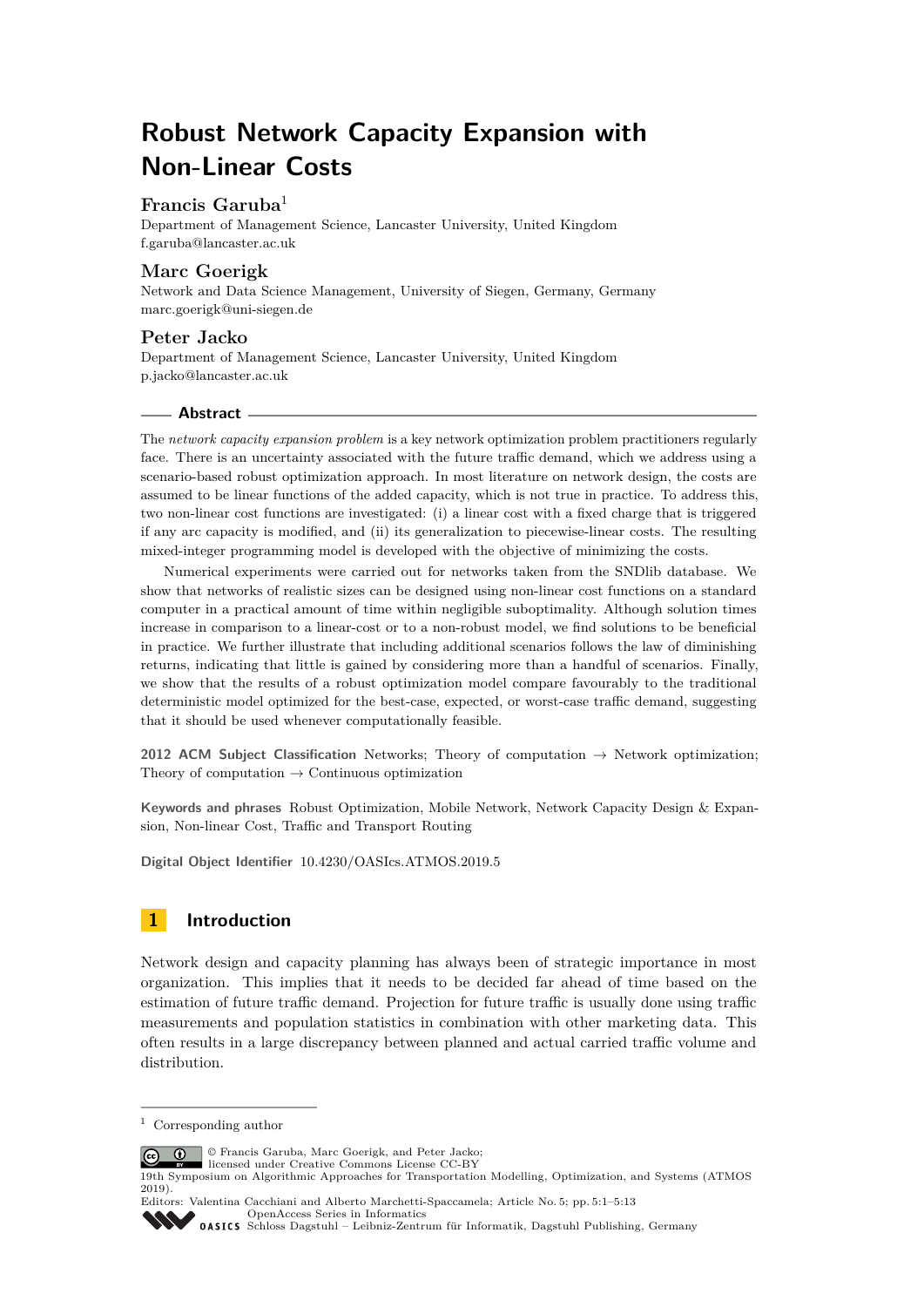### **5:2 Robust Network Capacity Expansion with Non-Linear Costs**

To provide a more detailed motivation and positioning of our paper, we focus on the telecommunications field (other network design applications, such as line planning for public transport, are also well within the scope of this work). Here, this discrepancy could be as large as 10% according to [\[3\]](#page-11-0). Hence, the re-forecasting and re-planning becomes a continuous exercise using traffic measurements and traffic optimization tools, which are often based on deterministic concepts assuming the traffic demand is estimated without error.

The demand for capacity in mobile wireless networks has seen an ever-growing trend in the last couple of decades and growth rate is expected to be even higher going into the future. This explosion in demand for data is coming at a lower cost rate. This means that in order to provide an acceptable quality of service, capacity will need to be regularly extended with optimal investment in capital expenditure. This balancing act of traffic volume, quality of service and capital expenditure has made network capacity expansion a key strategic function resulting in high global telecoms investment. Similar capacity expansion challenges are present to network designers and operators in other types of networks as well, such as transport networks. The *network capacity expansion problem* can hence be considered one of the key network optimization problems practitioners are expected to regularly face in present and future.

To have a network that is robust against uncertain estimated traffic demand, this uncertainty needs to be factored in already during the planning and design process, which we address using a scenario-based robust optimization approach. This methodology is geared towards producing results that are insensitive to the uncertain demand, by solving the problem using two separate stages. In the first stage, we determine the capacity expansion, and in the second stage, demand scenarios are realized. The resulting mixed-integer programming model is developed with the objective of minimizing costs.

In most literature on network design, costs are assumed to be linear functions of the added capacity, which is not true in practice. Real-world costs typically follow a volume discount regime which is reflected by a non-linear function and can be attributed to bulk buy. To address this, two non-linear cost functions are investigated in this paper: (i) a linear cost with a fixed charge that is triggered if any arc capacity is modified, and (ii) its generalization that is piecewise-linear in added capacity.

To the best of our knowledge, this is the first paper that includes non-linear cost functions in the robust network capacity planning problem. This extension leads to a more computationally-demanding model than the one with linear cost. The contributions of our paper are as follows: We show that networks of realistic sizes can be designed using non-linear cost functions in a practical amount of time within negligible suboptimality. We present the benefits of considering a robust optimization model (even with two scenarios) instead of the traditional deterministic model, and present the benefits of considering non-linear costs instead of the usual linear costs. It is illustrated that including additional scenarios approximately follows the law of diminishing returns, indicating that little is gained by considering more than a handful of scenarios. Finally, we show that the results of a robust optimization model compare favourably to the traditional deterministic model optimized for the best-case, expected, or worst-case traffic demand, suggesting that it should be used whenever computationally feasible.

The rest of this paper is organized as follows. [Section 2](#page-2-0) presents a literature review of related research. In [Section 3,](#page-3-0) we then introduce the problem description of robust network capacity expansion and mathematical models. Experimental results using networks from the SNDLib (see [\[21\]](#page-11-1)) are discussed in [Section 4.](#page-5-0) Finally, [Section 5](#page-10-0) concludes our work and points out future research directions.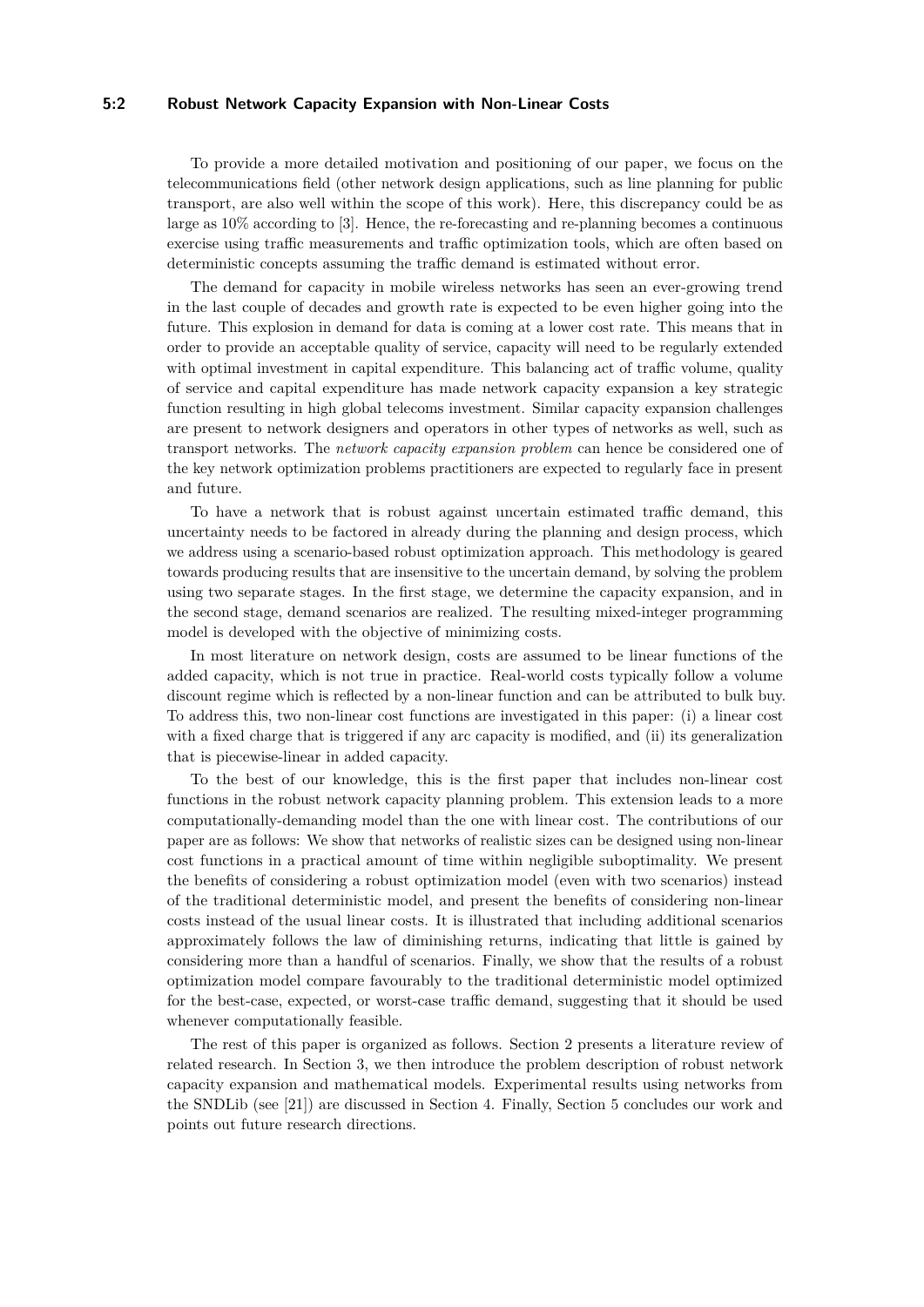# <span id="page-2-0"></span>**2 Literature Review**

### **2.1 Robust Optimization in Network Design**

In robust optimization, we assume that all possible data scenarios are given in form of an uncertainty set. For general surveys, we refer, e.g., to [\[13,](#page-11-2) [14\]](#page-11-3). The classic approach aims at finding a solution that is feasible for all scenarios from the uncertainty set, while optimizing a worst-case performance. This approach is relaxed through two-stage robust optimization, where not all decisions need to be taken in advance, see [\[6\]](#page-11-4). Instead, one distinguishes between "here and now" decisions that need to be fixed in advance, and "wait and see" variables that are determined once a scenario has been revealed. Two-stage robust optimization problems are also known as adjustable robust counterparts.

Adjustable robust optimization has been applied to wireless telecommunication services in the area of network design and expansion. This helps to model decisions that are delayed in time, e.g., traffic needs to be routed only once the demand scenario is known. Three closely related problems are the radio network design problem, the radio network loading problem and the virtual private network problem [\[17\]](#page-11-5).

In telecoms, the long term strategic network planning can be viewed as the first stage "here and now" decision making, while the traffic redistribution that occurs after the realisation of the traffic demand pattern would be the second stage "wait and see" adjustment decision. Unrestricted second stage recourse in robust network design is called dynamic routing, see [\[7\]](#page-11-6). Most applications of adjustable robust optimization have focused on approximations that put a restriction on the recourse.

A special type of recourse restriction based on a specific type of uncertainty model (Hose model) has been proposed independently by [\[11\]](#page-11-7) and [\[12\]](#page-11-8) for an asynchronous transfer mode and broadband traffic network. They also introduced the concept of static routing, which [\[5\]](#page-11-9) applied under their generalized polyhedral uncertainty model using a column and constraint generation algorithm. [\[20\]](#page-11-10) investigated network capacity expansion under demand and cost uncertainty and recently, [\[23\]](#page-12-1) used a cutting plane algorithm while taking into consideration the outsourcing costs for unmet demand. Some papers use an affine decision rule to restrict the recourse decisions, thus creating a tractable robust counterpart. [\[22\]](#page-11-11) introduced affine routing in their robust network capacity planning model, while [\[24\]](#page-12-2) and [\[3\]](#page-11-0) used polyhedral uncertainty sets. On the other hand, [\[2\]](#page-11-12) study the problem in detail by exploiting the underlying network structure.

# **2.2 Related Work on Non-linear Cost Functions**

In general, routing costs, transportation costs or capacity costs can be a non-linear functions of traffic flows. In the following, we review literature on fixed-charge costs and piecewiselinear costs.

### **2.2.1 Fixed-Charge Cost Models**

In a network with fixed-charge costs, an initial outlay cost is incurred to make an arc available. In this setting, one needs to pay a fixed initial cost in addition to the arc expansion cost. The fixed costs could be the installation costs, cabinet outlay costs, additional energy or utility costs and line replacement costs. Applications are found in wide areas of network design problems and not limited to energy networks, transportation and communication. A survey is provided by [\[16\]](#page-11-13) that demonstrate many applications in logistics, transportation and communications. The fixed-charge cost network design problem (FCND) has been found to be NP-hard, see [\[16,](#page-11-13) [19\]](#page-11-14).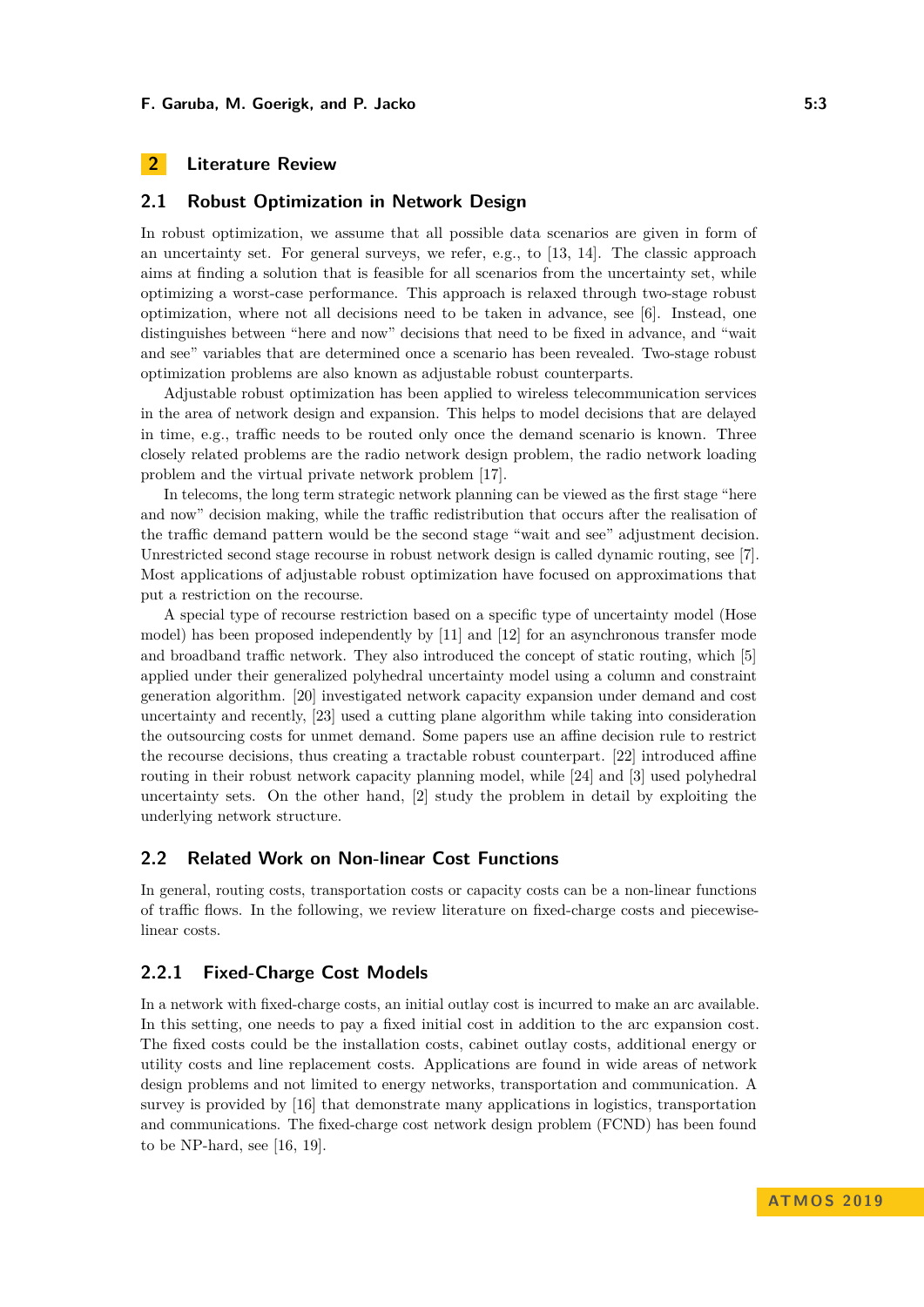#### **5:4 Robust Network Capacity Expansion with Non-Linear Costs**

Literature on the FCND has concentrated on solution algorithms for the different model variants. [\[8\]](#page-11-15) addressed the multi-commodity capacitated FCND using a cutting plane algorithm with an improvement on the mixed-integer programming (MIP) formulation. [\[9\]](#page-11-16) presented a detailed survey on the use of Benders decomposition to solving a wide range of FCND's which includes two facility networks. This can be viewed as a two-commodity network with a variant that introduces a quality of service measure. In [\[1\]](#page-11-17), a heuristic approach for separating and adding violated partition inequalities was implemented. [\[26\]](#page-12-3) solved a FCND using a variant of Benders decomposition which they referred to as the Bender-and-cut technique. The closest work to our model is [\[18\]](#page-11-18). Here, they formulate a robust network design problem with both transportation cost and demand uncertainty. Investment in arc capacity is modeled as a binary decision (i.e., expansion or no expansion). The model is approximated using an affine decision rule.

# **2.2.2 Piecewise-Linear Cost Models**

The piecewise-linear cost model (PLC) can be used to model costs with economies of scale. In general, optimization problems involving PLC arise in domains including transportation, communications networks, large scale integrated circuits, supply chain management and logistics planning. They are usually modeled as MIPs, see [\[25\]](#page-12-4). The problem has been proven to be NP-hard for general concave cost objective functions, see [\[15\]](#page-11-19).

As is the case for fixed-charge costs, most literature in this domain tends to focus on solution algorithms, see [\[10\]](#page-11-20). A continuous relaxation technique for solving network design with piecewise-linear costs was presented by [\[19\]](#page-11-14). [\[15\]](#page-11-19) noted that exact techniques based on dynamic programming and branch and bound are only efficient for specific subclasses of the problem. A number of MIP model formulations exist for piecewise-linear functions. The names for these were unified in [\[27\]](#page-12-5), which also provides a performance comparison. In terms of execution speed, they recommended the use of Multiple Choice Model (MCM) by [\[4\]](#page-11-21) or the Incremental approach for a small number of segments.

# <span id="page-3-0"></span>**3 Problem Formulation**

We consider a multi-commodity network design problem where capacities are to be added on top of existing ones on a subset of arcs, with the aim of minimizing the total cost involved and so that routing of traffic for the different commodities over the arcs subject to design and network constraints is possible. We call this problem the *Robust Network Capacity Expansion Problem* (RNCEP). We first introduce the basic problem version with linear costs, before introducing two non-linear cost extensions.

# **3.1 RNCEP with Linear Costs**

A communications network topology can be represented by a directed connected graph  $G = (\mathcal{V}, \mathcal{A})$ . Each of the arcs  $a \in \mathcal{A}$  has an original capacity  $u_a$ . The original capacity on each arc *a* can be expanded at a cost *c<sup>a</sup>* per each additional unit of capacity. A set of commodities K represents potential traffic demands. A commodity  $k \in \mathcal{K}$  corresponds to node pair  $(s^k, t^k) \in V \times V$  and a demand  $d^k \geq 0$  for traffic from  $s^k$  to  $t^k$ . The actual demand values are considered to be uncertain and depend on random scenarios  $\xi \in \Xi$ . We assume a finite set  $\Xi = \{\xi^1, \ldots, \xi^N\}$  of possible demand scenarios and write  $d^k(\xi)$  for the demand of pair  $(s^k, t^k)$  in scenario  $\xi$ .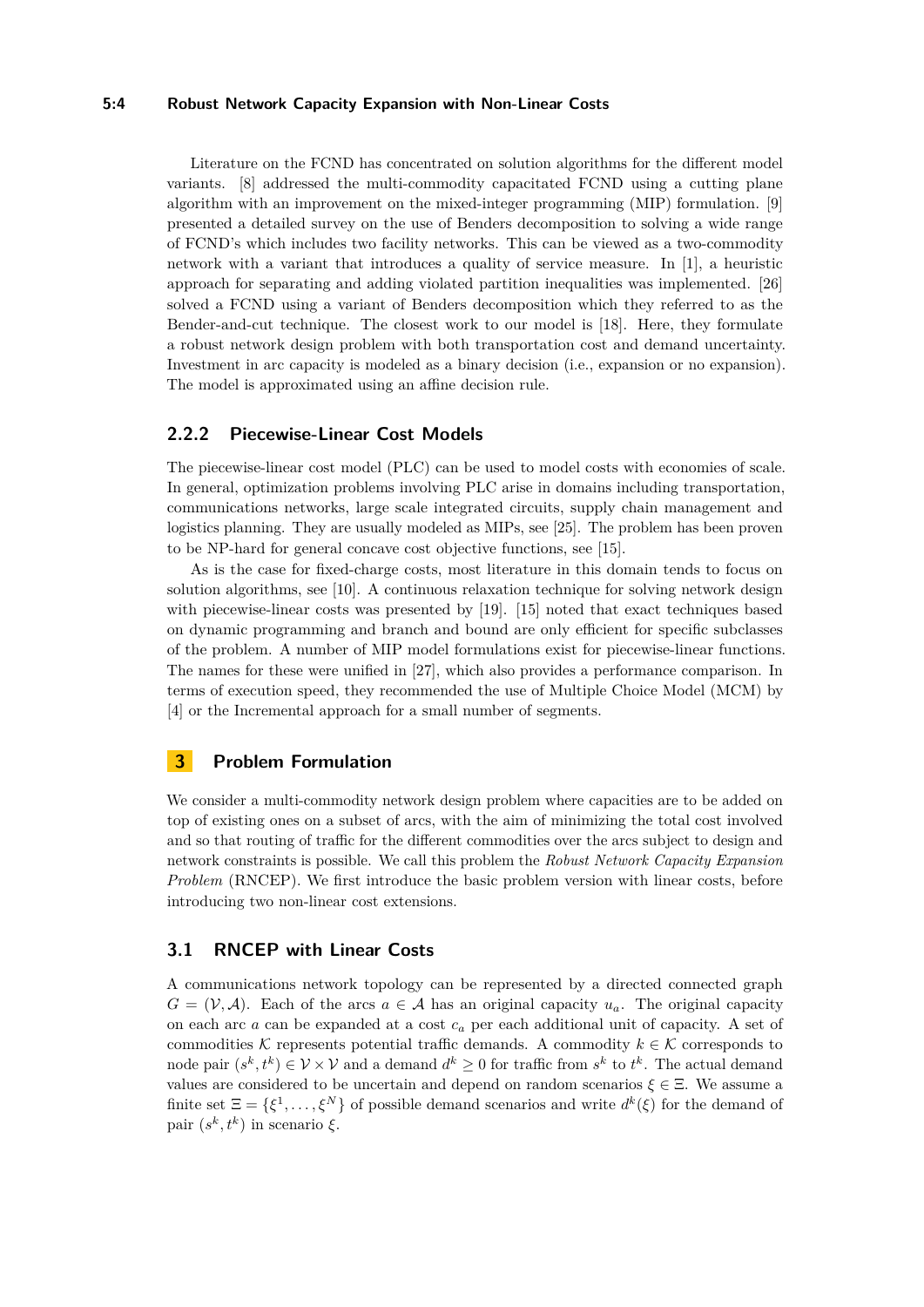The robust network capacity expansion problem is to find a minimum-cost installation of additional capacities while satisfying all traffic demands  $d^k(\xi)$  for all  $k \in \mathcal{K}$  and all  $\xi \in \Xi$ . In this respect, RNCEP is a two-stage robust program. The additional capacity we install on arc  $a \in A$  is denoted by  $x_a$  and is a first stage decision variable, which has to be fixed before observing a demand realization  $\xi \in \Xi$ . Once the demand scenario  $\xi$  becomes known, traffic is routed through a multi-commodity flow with variables  $f_a^k(\xi)$ .

Let  $\delta^+(v)$  and  $\delta^-(v)$  denote the sets of outgoing and incoming arcs at node  $v \in V$ , respectively. The problem can now be formulated as the following linear program.

$$
\min \sum_{a \in \mathcal{A}} c_a x_a \tag{1}
$$

s.t. 
$$
\sum_{a \in \delta^-(v)} f_a^k(\xi) - \sum_{a \in \delta^+(v)} f_a^k(\xi) = \begin{cases} -d^k(\xi) & \text{if } v = s^k \\ d^k(\xi) & \text{if } v = t^k \\ 0 & \text{otherwise} \end{cases} \quad \forall v \in \mathcal{V}, k \in \mathcal{K}, \xi \in \Xi \quad (2)
$$

<span id="page-4-1"></span><span id="page-4-0"></span>
$$
\sum_{k \in \mathcal{K}} f_a^k(\xi) \le u_a + x_a \qquad \forall \xi \in \Xi, a \in \mathcal{A} \tag{3}
$$
\n
$$
f^k(\xi) > 0 \qquad \forall k \in \mathcal{K}, \xi \in \Xi, a \in \mathcal{A} \tag{4}
$$

<span id="page-4-3"></span><span id="page-4-2"></span>
$$
f_a^k(\xi) \ge 0 \qquad \qquad \forall k \in \mathcal{K}, \xi \in \Xi, a \in \mathcal{A} \qquad (4)
$$

$$
x_a \ge 0 \qquad \qquad \forall a \in \mathcal{A} \qquad (5)
$$

Objective function [\(1\)](#page-4-0) is to minimize the total cost of capacity expansion subject to flow conservation constraint [\(2\)](#page-4-1), while constraint [\(3\)](#page-4-2) imposes that the amount of flow does not exceed the sum of existing and added arc capacity.

# **3.2 RNCEP with Fixed-Charge Costs**

We now introduce an extension of the previous model, where a fixed charge occurs if the capacity of an arc is modified. To this end, let  $p_a$  be this fixed charge associated with arc  $a \in \mathcal{A}$ .

We introduce a new variable  $h_a \in \{0,1\}$  to denote if the capacity of arc *a* is modified. The *RNCEP with fixed-charge costs* can then be formulated as the following mixed-integer program:

$$
\min \sum_{a \in \mathcal{A}} (c_a x_a + h_a p_a) \tag{6}
$$

$$
\text{s.t. } x_a \le M_a h_a \qquad \qquad \forall a \in \mathcal{A} \tag{7}
$$

$$
h_a \in \{0, 1\} \qquad \qquad \forall a \in \mathcal{A} \tag{8}
$$

$$
Constraints (2) - (5) \tag{9}
$$

Here,  $M_a$  for all *a* are constants that are sufficiently large not to restrict the solution. For instance, taking any  $M_a \ge \max_{\xi \in \Xi} \sum_{k \in \mathcal{K}} d^k(\xi)$  for all *a* is valid.

# **3.3 RNCEP with Piecewise-Linear Cost**

We further extend the RNCEP by introducing a piecewise-linear cost function. To this end, we apply the multiple choice model (MCM) as mentioned in the literature review. We assume that for every arc, there are up to *S* segments with different slopes in the cost function. Let us write  $S = \{1, \ldots, S\}$ . For every arc *a* and segment *s*, let  $b_a^s$  denote the load breakpoint, with an additionally defined  $b_a^0 := 0$ . Let  $c_a^s$  denote the cost slope of segment *s*, and  $p_a^s$  its *y*-intercept.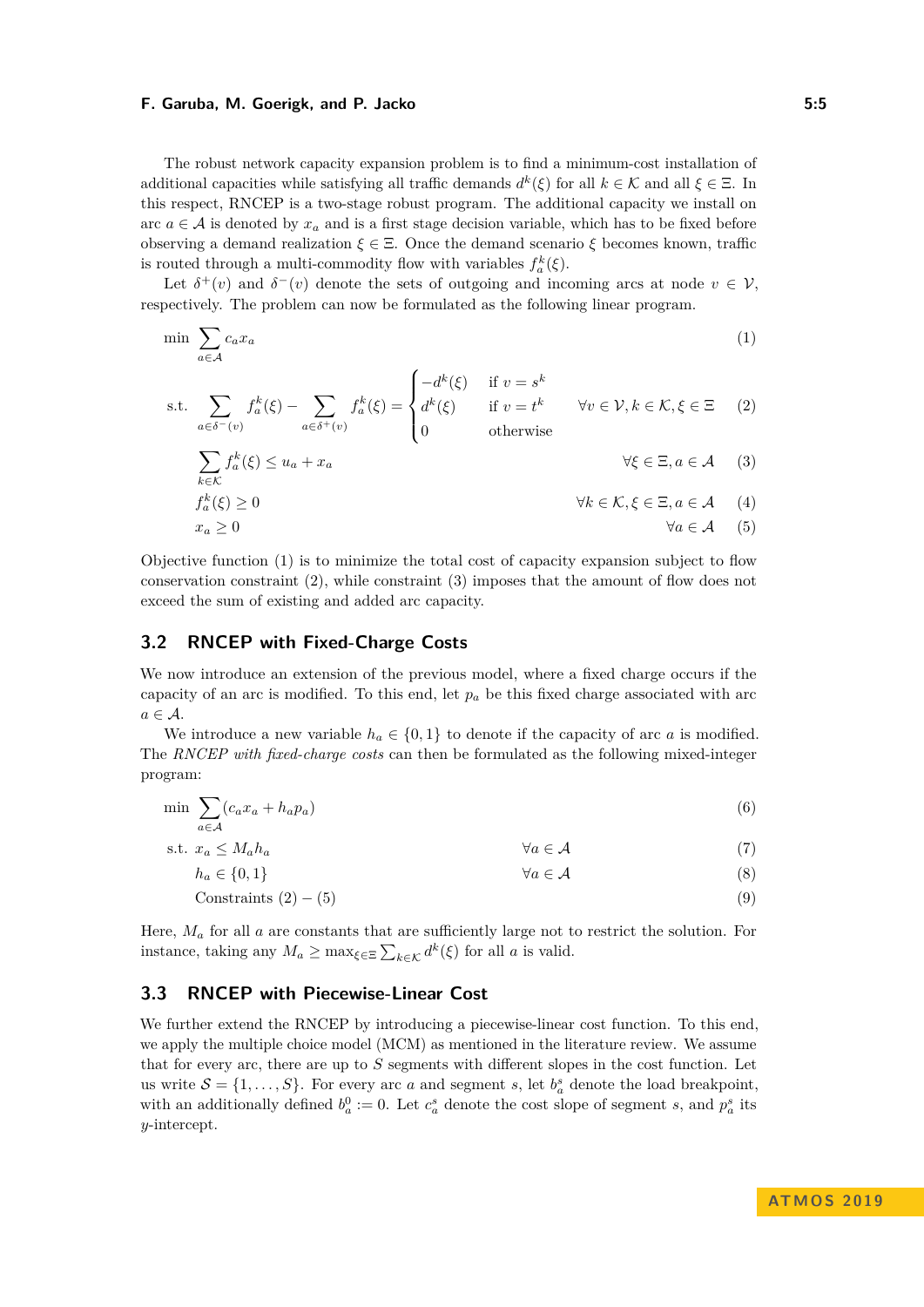#### **5:6 Robust Network Capacity Expansion with Non-Linear Costs**

In addition to the variables of RNCEP, we introduce two new sets of auxiliary variables. Variables  $h_a^s$  are binary variables that select the cost segment where the added capacity  $x_a$  falls in. Variables  $x_a^s$  denote the amount of capacity that is added within each cost segment. This gives the following mixed-integer programming formulation for the *RNCEP with piecewise-linear costs*:

$$
\min \sum_{s \in \mathcal{S}} \sum_{a \in \mathcal{A}} (c_a^s x_a^s + h_a^s p_a^s) \tag{10}
$$

$$
\text{s.t. } x_a = \sum_{s \in \mathcal{S}} x_a^s \qquad \qquad \forall a \in \mathcal{A} \tag{11}
$$

$$
b_a^{s-1}h_a^s \le x_a^s \le b_a^s h_a^s \qquad \forall a \in \mathcal{A}, s \in \mathcal{S} \qquad (12)
$$
  

$$
\sum h_a^s \le 1 \qquad \forall a \in \mathcal{A} \qquad (13)
$$

$$
\sum_{s \in S} h_a^s \le 1 \qquad \forall a \in \mathcal{A} \tag{13}
$$
\n
$$
x_a \le M_a \sum h_a^s \qquad \forall a \in \mathcal{A} \tag{14}
$$

$$
x_a^s \ge 0 \qquad \qquad \forall a \in \mathcal{A}, s \in \mathcal{S} \tag{15}
$$

$$
b_a^s \in \{0, 1\} \qquad \qquad \forall a \in \mathcal{A}, s \in \mathcal{S} \tag{16}
$$

 $Constraints (2) - (5)$  $Constraints (2) - (5)$  $Constraints (2) - (5)$  $Constraints (2) - (5)$  (17)

# <span id="page-5-0"></span>**4 Experimental Study**

We implemented the fixed-charge cost model and the piecewise-linear cost model using instances from the SNDLib library by [\[21\]](#page-11-1). Network parameters characteristics on the four considered networks from SNDLib are presented in [Table 1.](#page-5-1)

| Network                  | Janos26.      | Janos39.      | S <sub>11</sub> n <sub>27</sub> | Node39    |
|--------------------------|---------------|---------------|---------------------------------|-----------|
| $ \mathcal{V} $          | 26            | 39            | 27                              | 39        |
| $ \mathcal{A} $          | 84            | 122           | 102                             | 172       |
| $ \mathcal{K} $          | 650           | 1,482         | 67                              | 1,471     |
| $d^k$<br>$(mean \pm SD)$ | $123 \pm 198$ | $69 + 243$    | $28 + 16$                       | $5 + 2$   |
| $u_a$ (mean $\pm$ SD)    | $64+0$        | $1,008 \pm 0$ | $40 + 0$                        | $160+0$   |
| $c_a$ (mean $\pm$ SD)    | $468 + 225$   | $313 + 162$   | $19+10$                         | $23 + 11$ |

<span id="page-5-1"></span>**Table 1** Network parameters characteristics (rounded to integers).

Models were implemented using Julia and Gurobi version 7.5 on a Lenovo desktop machine with 8 GB RAM and Intel Core i5-6500 CPU at 2.50Ghz on 4 Cores. We used a time limit of 4000*s* for each problem instance and optimality is achieved once the optimality gap is below 0*.*01%.

# **4.1 Experimental Setup**

Both the fixed-charge cost and the piecewise-linear cost models were implemented with one scenario (single-scenario) and with two scenarios (double-scenario). The base demand scenario was provided from the SNDLib library, which we randomly modified to generate additional demand scenarios. The amount of modification is controlled by a parameter *λ*, the maximum deviation of modified demand from the base demand. The parameter *λ* is chosen to be a fraction of the mean base demand  $\hat{d}$ ; we consider  $\lambda = \text{round}(0.3\hat{d})$  and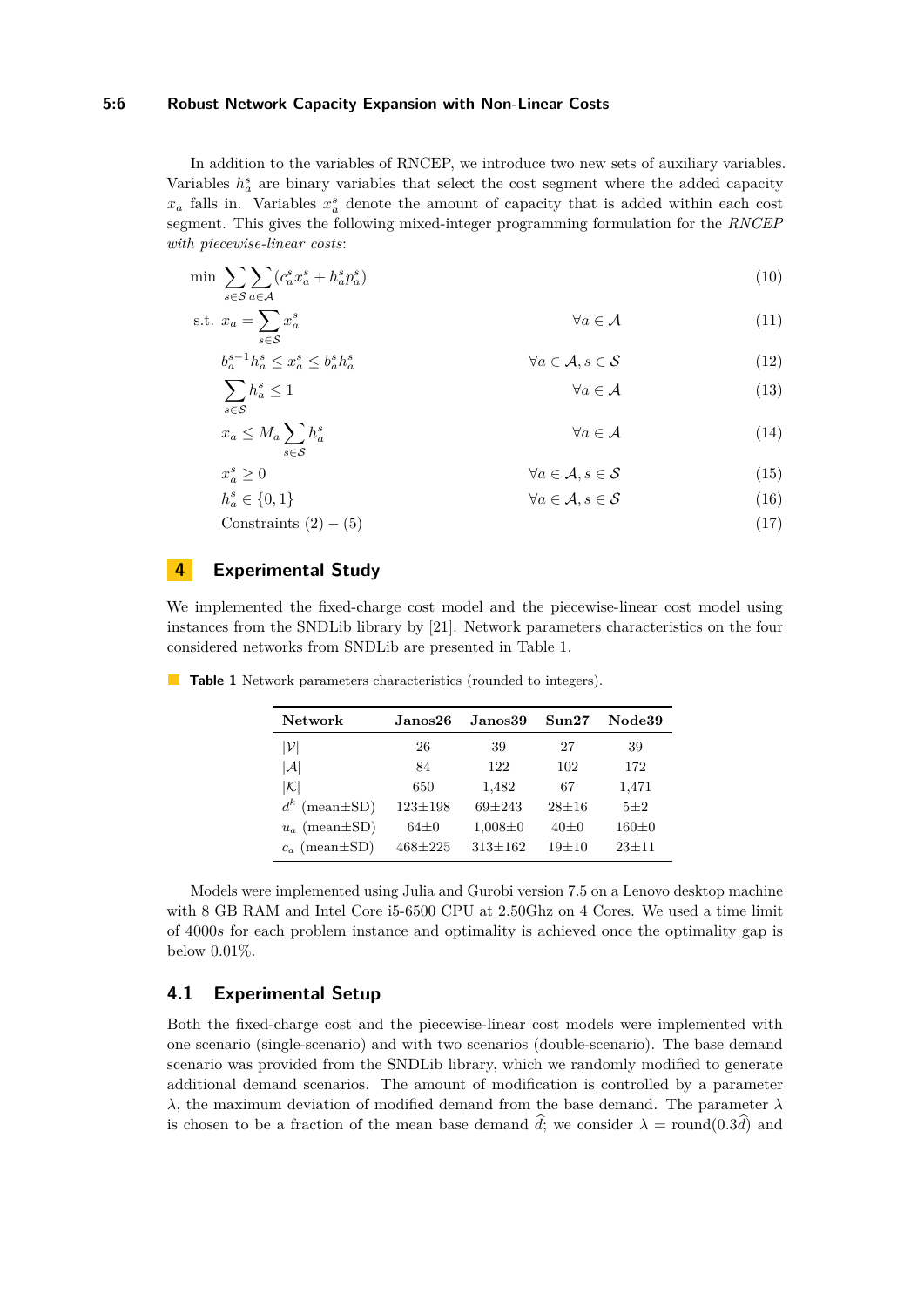| <b>Parameters</b>              | $\#$ options | Options                                   |
|--------------------------------|--------------|-------------------------------------------|
| Number of scenarios            |              | $1 \text{ (single)} / 2 \text{ (double)}$ |
| Scenario variability $\lambda$ |              | $0.3\hat{d}$ / $0.6\hat{d}$               |
| Fixed-charge factor P          | 3            | 0/10/100                                  |
| Number of runs                 |              |                                           |

<span id="page-6-0"></span>**Table 2** Experimental setup for generating 120 problem instances for each network.

<span id="page-6-1"></span>**Table 3** Proportion of instances not solved to optimality within the time limit (rounded to one decimal).

| <b>Network</b>  | Janos26 | Janos39 | Sun27    | Node39  |
|-----------------|---------|---------|----------|---------|
| Total           | $0.0\%$ | 24.2%   | 35.0%    | 66.7%   |
| $P=0$           | $0.0\%$ | $0.0\%$ | $0.0\%$  | $0.0\%$ |
| $P=10$          | $0.0\%$ | $0.0\%$ | 12.5%    | 100.0%  |
| $P = 100$       | $0.0\%$ | 72.5%   | $92.5\%$ | 100.0%  |
| Single-scenario | $0.0\%$ | 15.0%   | 28.3%    | 66.7%   |
| Double-scenario | $0.0\%$ | 33.3%   | 41.7%    | 66.7%   |

 $\lambda = 2 \cdot \text{round}(0.3\hat{d})$ , corresponding to small uncertainty and large uncertainty, respectively. The value is then used as a bound for uniformly generating the modified demands around the base demand of every arc.

We summarize the experimental setup in [Table 2.](#page-6-0) For each of the four networks, we consider the single-scenario and the double-scenario case, as well as small and large uncertainty. Additionally, for fixed-cost models we use three different fixed-charge factors *P*. These are used to calculate the fixed charges  $p_a$  of arc *a* by setting  $p_a = Pc_a$ . With  $P = 0$ , we recover the basic linear cost model without fixed charge. All networks and parameter settings are run 10 times to reduce variability in the results. In total, this gives  $4 \cdot 2 \cdot 2 \cdot 3 \cdot 10 = 480$ optimization problem instances that need to be solved for the fixed charge case. For the piecewise-linear case, we follow the same setup with  $4 \cdot 2 \cdot 2 \cdot 10 = 160$  instances. Each arc has three cost segments where the cost of each segment is calculated as ratio of the nominal arc cost. This gives segment costs as  $c_a^s = c_a \cdot r_s$  where  $r \in \{1.00, 0.90, 0.75\}.$ 

# **4.2 Results for RNCEP with Fixed-Charge Cost**

### **4.2.1 Single- and Double-Scenario Results**

[Table 3](#page-6-1) summarizes the results of the 480 problem instances, reporting the proportion of instances that were not solved to optimality within the time limit. We can see the optimization performance of problem instances in total, for different values of *P*, and for different number of scenarios. This performance measure gives a high-level summary of the hardness of particular instances. We can conclude that the instances become harder to solve as *P* increases, or as the number of scenarios increases.

Other performance metrics are presented in more detail in [Table 4](#page-7-0) and [Table 5,](#page-7-1) where each cell gives an average and standard deviation from a sample of 20 problem instances. *Optimality gap* refers to the sub-optimality estimated and reported by Gurobi using the built-in procedure for lower-bounding the objective. *Solution time* is the time reported by Gurobi, capped by the time limit. *Capacity added* is the overall network capacity added on top of the original capacity (which can be calculated as  $|\mathcal{A}|u_a$  from [Table 1\)](#page-5-1).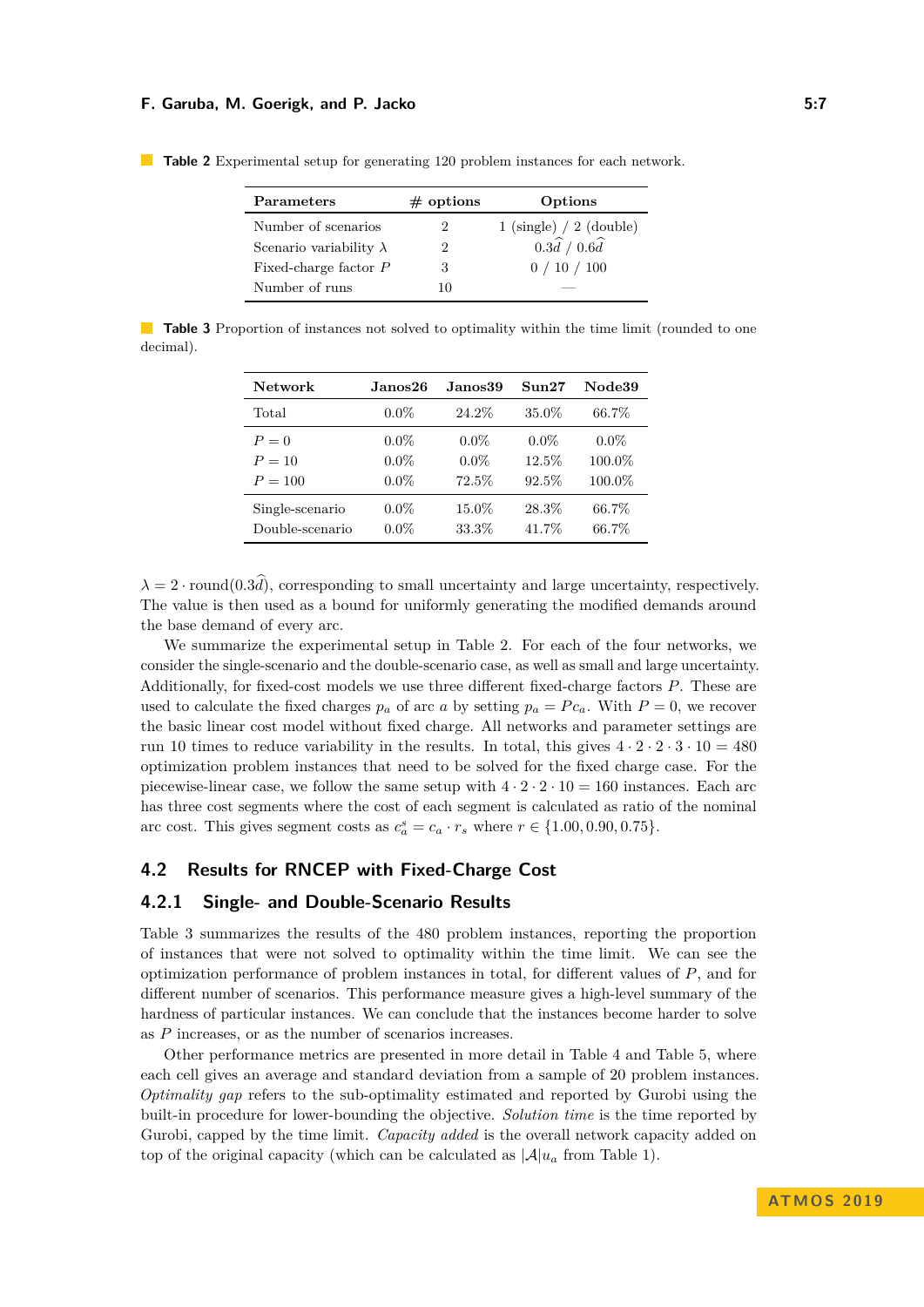### **5:8 Robust Network Capacity Expansion with Non-Linear Costs**

|                |           | Janos26              | Janos39               | Sun27               | Node39            |
|----------------|-----------|----------------------|-----------------------|---------------------|-------------------|
| Optimality gap | $P=0$     | $0.0\%$              | $0.0\%$               | $0.0\%$             | $0.0\%$           |
|                | $P = 10$  | $0.0\%$              | $0.0\%$               | $0.0\%$             | $7.7 \pm 2.9\%$   |
|                | $P = 100$ | $0.0\%$              | $0.3 \pm 0.6\%$       | $5.0 \pm 2.8\%$     | $51.9 \pm 4.8\%$  |
| Solution time  | $P=0$     | $6.5 \pm 0.5$        | $156.9 \pm 17.0$      | $0.3 \pm 0.1$       | $536.4 \pm 82.2$  |
|                | $P = 10$  | $7.4 + 0.6$          | $227.1 \pm 86.0$      | $201.7 \pm 201.4$   | $4,000.1 \pm 0.0$ |
|                | $P = 100$ | $10.8 \pm 2.1$       | $3,120.9 \pm 1,088.0$ | $3,694.8 \pm 815.9$ | $4,000.1 \pm 0.1$ |
| Capacity added | $P=0$     | $268,698 \pm 23,970$ | $331,864 \pm 57,041$  | $3,043 \pm 271$     | $1,194 \pm 357$   |
|                | $P = 10$  | $270,931 \pm 23,195$ | 329,330 $\pm$ 54,751  | $2,925 \pm 412$     | $1,204 \pm 281$   |
|                | $P = 100$ | $275,409 \pm 23,476$ | $321,808 \pm 53,261$  | $3,652 \pm 447$     | $1,167 \pm 357$   |

<span id="page-7-0"></span>**Table 4** Single-scenario results (rounded to one decimal).

<span id="page-7-1"></span>**Table 5** Double-scenario results (rounded to one decimal).

|                |           | Janos26             | Janos39              | Sun27                 | Node39              |
|----------------|-----------|---------------------|----------------------|-----------------------|---------------------|
| Optimality gap | $P=0$     | $0.0\%$             | $0.0\%$              | $0.0\%$               | $0.0\%$             |
|                | $P = 10$  | $0.0\%$             | $0.0\%$              | $0.1 \pm 0.2\%$       | $11.0 \pm 1.8\%$    |
|                | $P = 100$ | $0.0\%$             | $1.3 \pm 0.5\%$      | $10.8 \pm 1.4\%$      | 57.1 $\pm 3.3\%$    |
| Solution time  | $P=0$     | $88.4 \pm 25.1$     | $1,285.6 \pm 349.5$  | $1.2 \pm 0.2$         | $2,256.6 \pm 317.9$ |
|                | $P = 10$  | $92.2 \pm 21.0$     | $2,373.9 \pm 770.5$  | $1,729.0 \pm 1,418.2$ | $4,000.2 \pm 0.1$   |
|                | $P = 100$ | $189.0 \pm 57.7$    | $4,000.3 \pm 0.2$    | $4,000.1 \pm 0.1$     | $4,000.2 \pm 0.1$   |
| Capacity added | $P=0$     | $278.358 \pm 8.988$ | $363,225 \pm 26,348$ | $4,399 \pm 304$       | $1,185 \pm 154$     |
|                | $P=10$    | $278,031 \pm 7,857$ | $367,324 \pm 18,522$ | $4.635 \pm 329$       | $1,286 \pm 254$     |
|                | $P = 100$ | $282,467 \pm 9,830$ | $368,547 \pm 19,887$ | $5.668 \pm 503$       | $1,236 \pm 254$     |

Interestingly, network Sun27 shows large variability in solution time, for both singlescenario and double-scenario settings. While with  $P = 0$  it is the quickest to solve out of all networks, for larger values of *P* it is roughly similar to Janos39, despite dealing with a smaller number of commodities. On the other hand, solution time of Janos26 is affected very little by different values of *P*.

Comparing the solution time reported in [Table 4](#page-7-0) and [Table 5,](#page-7-1) the double-scenario model, as expected, takes longer to solve to optimality as the goal here is to factor in robustness into the solution. On average, this double-scenario model resulted in 7*.*39% additional capacity across the networks for instances that were solved to optimality. The average increase in solution time across the instances that were solved to optimality is 828*.*24%.

We also note that capacity added is highly network dependent. The capacities of Janos26 and Janos39 are expanded dramatically due to the high variability in the demand, which for some commodities significantly exceeds the original capacity (see [Table 1\)](#page-5-1). On the other hand, the demands in Sun27 and Node39 are small compared to the original capacity, so the capacity added is relatively small.

Not reported elsewhere is the effect of scenario variability  $\lambda$ : the solution time becomes smaller if the uncertainty is larger, i.e., on the average for all the networks and parameter settings, the 0.6 $\hat{d}$  variability results in lower solution times than for the 0.3 $\hat{d}$  variability. This was also found to be the trend when looking at single networks. This is summarized in [Table 6.](#page-8-0)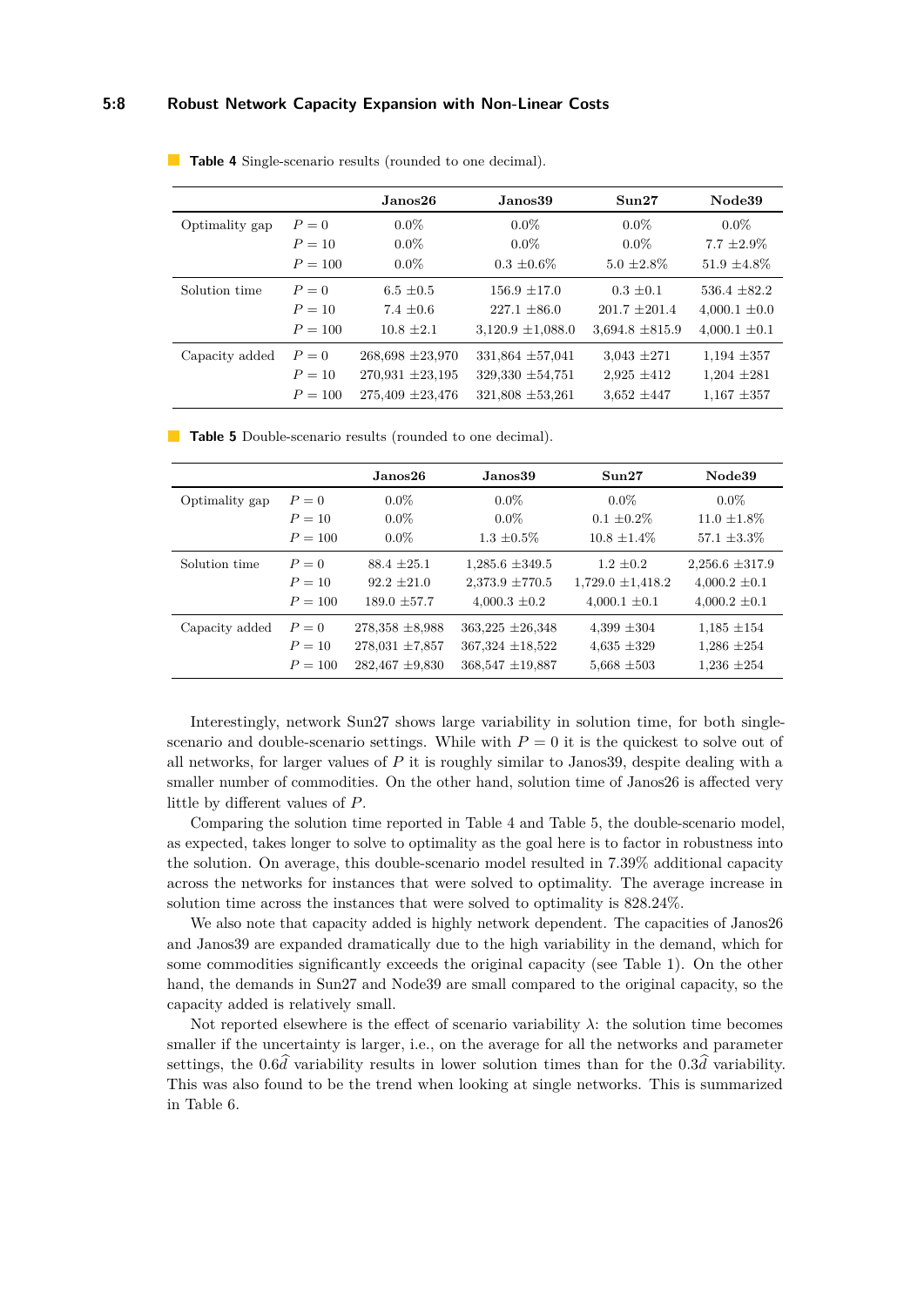Overall, it is possible to solve most of the problem instances to optimality within the time limit, and even most of those not solved to optimality report very small optimality gap. The only settings that would significantly benefit from an increased time limit are Sun27 at *P* = 100 and Node39 at *P* = 10 and *P* = 100.

# **4.2.2 Effect of Number of Scenarios**

While the previous discussion focused only on single- and double-scenario instances, it is also of interest to understand how an increased number of scenarios affects the performance measures. Considering more scenarios is expected to lead to a solution which in practical terms guarantees the network ability to accommodate a higher level of demand variation and provides additional capacity.

To illustrate that, we tested network Janos26 with fixed charge  $P = 10$ . We started with a single-scenario instance, where the base scenario considered reflects the *expected* demand (this is the original demand from SNDLib). We then generated and gradually added additional scenarios by randomly perturbating all the demands of the base scenario within  $\pm \lambda$ , in the large uncertainty setting.

For comparison, we also considered the *optimistic* instance, which is a single-scenario instance in which the demand is generated by subtracting  $\lambda$  from the expected demand on every arc. This instance expands the capacity of the network to satisfy only the smallest demand scenario, and would be almost surely unable to satisfy the realized demand. Finally, we considered the *pessimistic* instance, which is a single-scenario instance in which the demand is generated by adding  $\lambda$  to the expected demand on every arc. This instance expands the capacity of the network to satisfy all the possible demand scenarios.

The results are presented in [Table 7.](#page-9-0) These results are representative; similar results were obtained when we replicated the experiment with other randomly generated scenarios. The key observations are as follows: By gradually expanding the set of scenarios, the cost (our minimization objective) non-decreases; the added capacity follows a similar trend, but is not necessarily monotone (cf. 8 vs 9 scenarios); the solution time (reported in seconds and as a multiple of the expected scenario instance) increases exponentially; expansion by adding more scenarios approximately follows the law of diminishing returns in both the cost and added capacity: the increase is highest when expanding from 1 (expected) scenario to 2 scenarios (which includes the expected scenario and one randomly generated), with only a minor increase when considering more than 3 scenarios, indicating the value of considering a robust optimization approach even with few scenarios; the increase in both the cost and added capacity is dramatic (36*.*9%) when expanding from 1 (expected) scenario to 2 scenarios (which includes the expected scenario and one randomly generated), indicating that optimizing the network based on the expected scenario (i.e. on point forecasts) only may be an inappropriate approach, leading to a large amount of unsatisfied realized demand; optimizing the network for the pessimistic scenario is very expensive (the increase in both the cost and added capacity is about 115% compared to the expected scenario), indicating the value of

| <b>Solution Time</b>    |        | Single Scenario Double Scenario |  |
|-------------------------|--------|---------------------------------|--|
| $\lambda = 0.3 \hat{d}$ | 527.31 | 3,010.85                        |  |
| $\lambda = 0.6 \hat{d}$ | 346.62 | 2.299.23                        |  |
| $%$ Improvement         | 34.3%  | 23.6%                           |  |

<span id="page-8-0"></span>

| <b>Table 6</b> Effect of higher $\lambda$ on solution time. |  |
|-------------------------------------------------------------|--|
|-------------------------------------------------------------|--|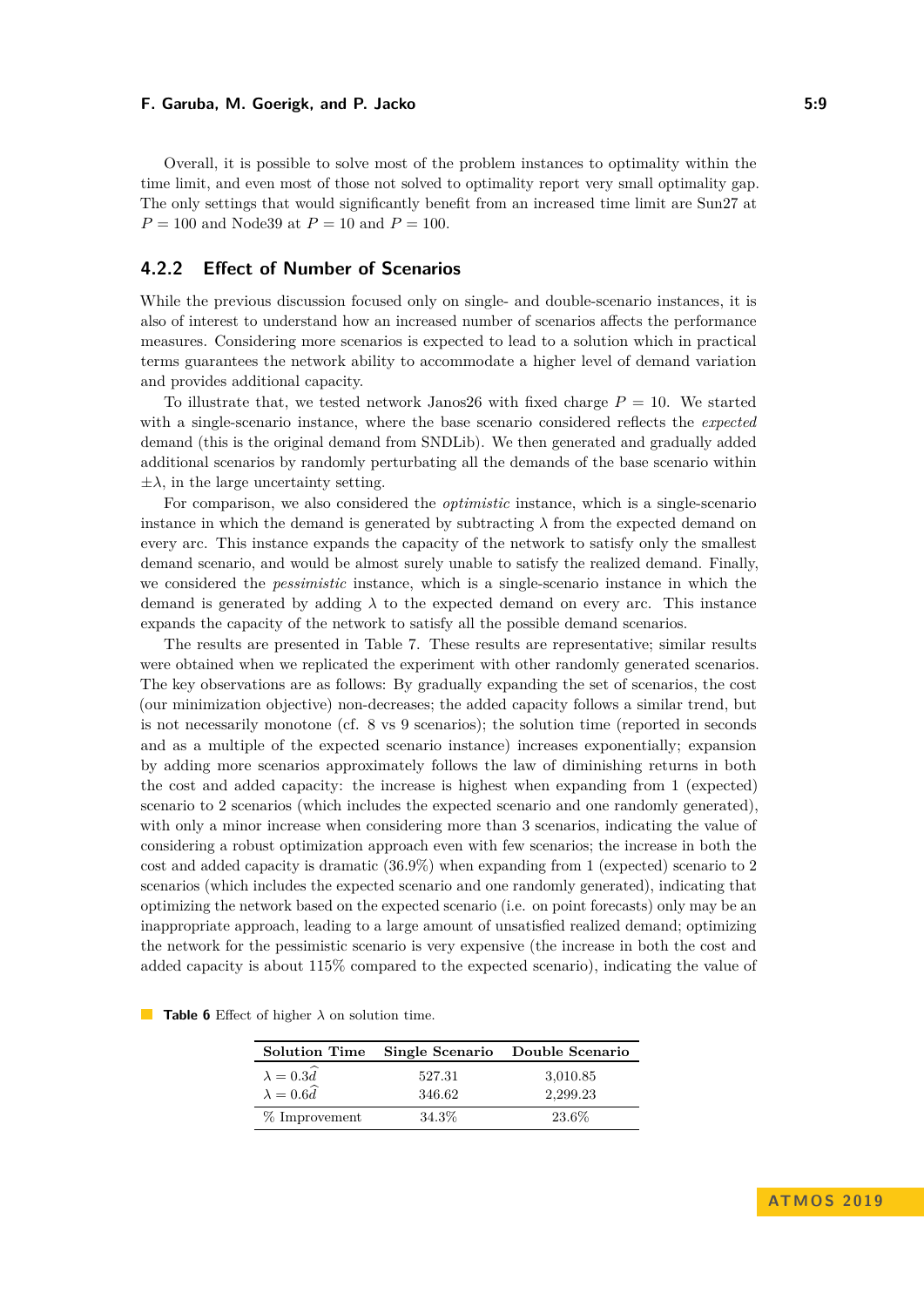### **5:10 Robust Network Capacity Expansion with Non-Linear Costs**

| $#$ Scenarios   | $\mathbf{Cost}$<br>$(in 10^3)$ | $\Delta \text{Cost}$ | Added<br>Capacity | $\Delta$ Added<br>Capacity | Time<br>sec.) | $\propto$ Time |
|-----------------|--------------------------------|----------------------|-------------------|----------------------------|---------------|----------------|
| 1 (optimistic)  | 83,001                         | $-10.9\%$            | 192,610           | $-9.2\%$                   | 8             | 1x             |
| 1 (expected)    | 93,116                         |                      | 212,104           |                            | 8             |                |
| $\overline{2}$  | 127,484                        | $36.9\%$             | 292,893           | 38.1%                      | 59            | 8x             |
| 3               | 129,804                        | 39.4%                | 298,131           | $40.6\%$                   | 376           | 50x            |
| 4               | 130,265                        | 39.9%                | 300,426           | 41.6%                      | 768           | 102x           |
| 5               | 130,272                        | 39.9%                | 300,492           | 41.7%                      | 1,080         | 143x           |
| 6               | 130,462                        | $40.1\%$             | 300,913           | 41.9%                      | 3,124         | 413x           |
| $\overline{7}$  | 130,753                        | $40.4\%$             | 301,598           | 42.2%                      | 2,488         | 329x           |
| 8               | 131,206                        | $40.9\%$             | 301,936           | 42.4\%                     | 4,456         | 589x           |
| 9               | 131,255                        | 41.0%                | 301,715           | 42.2%                      | 8,869         | 1173x          |
| 1 (pessimistic) | 200,593                        | 115.4%               | 456,182           | 115.1%                     | 8             | 1x             |

<span id="page-9-0"></span>■ **Table 7** Results on Janos26 with fixed-charge cost ( $P = 10$ ) for different numbers of scenarios.

<span id="page-9-1"></span>**Table 8** Solution results for piecewise-linear cost.

| Single-Scenario | Sun27               | Janos26.             | Janos39               | Node39             |  |
|-----------------|---------------------|----------------------|-----------------------|--------------------|--|
| Optimality Gap  | $0.00\%$            | 2.90\%               | $10.43\%$             | 22.43\%            |  |
| Solution time   | $653.67 \pm 640.84$ | $4000.22 \pm 0.11$   | $4000.22 + 0.06$      | $4000.16 \pm 0.04$ |  |
| Capacity Added  | $2,863 \pm 539$     | $276,172 \pm 26,036$ | $335,258 \pm 58,895$  | $1.472 \pm 574$    |  |
| Double-Scenario |                     |                      |                       |                    |  |
| Optimality Gap  | $1.43\%$            | $6.73\%$             | 37.44\%               | 77.99%             |  |
| Solution time   | $4000.04 + 0.01$    | $4000.21 \pm 0.23$   | $4000.10 \pm 0.03$    | $4000.12 \pm 0.04$ |  |
| Capacity Added  | $4,380 \pm 278$     | $296,354 \pm 11,398$ | $472,889 \pm 110,491$ | $4,117 \pm 2,601$  |  |

considering a robust optimization approach even with few scenarios; optimizing the network for the optimistic scenario leads to savings (the decrease in both the cost and added capacity is about 10% compared to the expected scenario), but may not be acceptable in practice if the consequences of having practically no satisfied realized demand are non-negligible.

These results provide an indication of the ability of our model to become more robust by including more demand scenarios. We note that Gurobi was able to deal with up to approximately 200 scenarios for this network without giving an out-of-memory error, however, it would be unlikely to compute a close-to-optimal solution in a reasonable amount of time.

# **4.3 Results for RNCEP with Piecewise-Linear Costs**

Next we consider the robust network capacity expansion problem with piecewise-linear costs. Overall, 12*.*5% of all problem instances were solved to optimality within the time limit, 77*.*5% returned a non-optimal solution, and 10% were timed out already during the root relaxation. None of the double-scenario problem instances reached optimality within the time limit. Only one of the networks, Sun27, reached optimality and this was for all the problem instances in the single-scenario case. Two networks, Janos39 and Node39, had instances timing out under the root relaxation phase.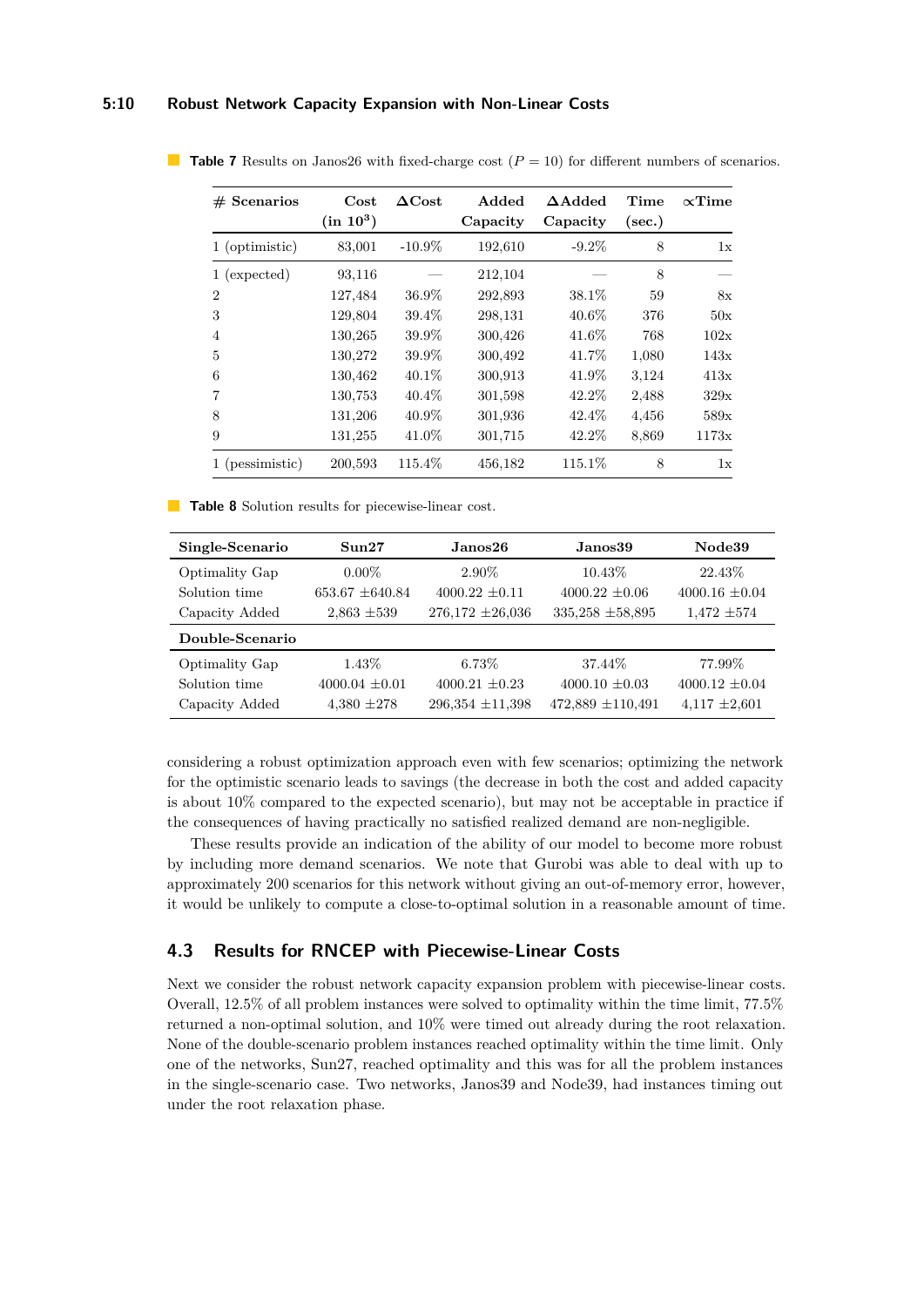<span id="page-10-1"></span>

**Figure 1** Optimality gap for piecewise-linear cost.

[Table 8](#page-9-1) presents more detailed results of this model for each network. The optimality gap is further illustrated in [Figure 1,](#page-10-1) indicating that the optimality gap may be acceptable because of small values and small variability for Sun27 and Janos26 in the single-scenario setting and for Sun27 in the double-scenario setting. Better solutions can of course be achieved by increasing the time limit, which would be recommendable in the remaining settings.

The optimality gap provides insight into the increased difficulty of solving these problem instances, which also translates into longer solution time. It takes at least 512% more time to solve the double-scenario models compared to the single-scenario using Sun27 network, which is the easiest setting considering its very low optimality gap of 1.43% for the double-scenario instances. A further analysis was performed on the solution time using the paired sample *<sup>t</sup>*-Test which indicates no significant difference between solution time returned by <sup>0</sup>*.*3*d*<sup>b</sup> and <sup>0</sup>*.*6*d*<sup>b</sup> with a *<sup>t</sup>*-statistic of <sup>−</sup>0*.*<sup>2047</sup> and a *<sup>p</sup>*-value <sup>0</sup>*.*8423.

# <span id="page-10-0"></span>**5 Conclusions**

In this paper, a robust approach to network capacity expansion with non-linear cost functions was investigated. We developed robust models with fixed-charge costs and with piecewise-linear costs. They were implemented on four networks taken from the SNDlib, [\[21\]](#page-11-1), with results compared to using linear costs. In the experimental setup, a number of possible parameter configurations was considered, including different demand variability and fixed-charges.

When further increasing the number of scenarios, we found that results follow a law of diminishing returns. While objective values and added capacity change little beyond five scenarios, computation times increase considerably. This is an indicator that already few scenarios suffice to find solutions that are robust against uncertainty in demand. The next pursuit will be to further improve the solution time for these models testing a path-based flow formulation and by developing specialized algorithms based on column generation and Benders decomposition.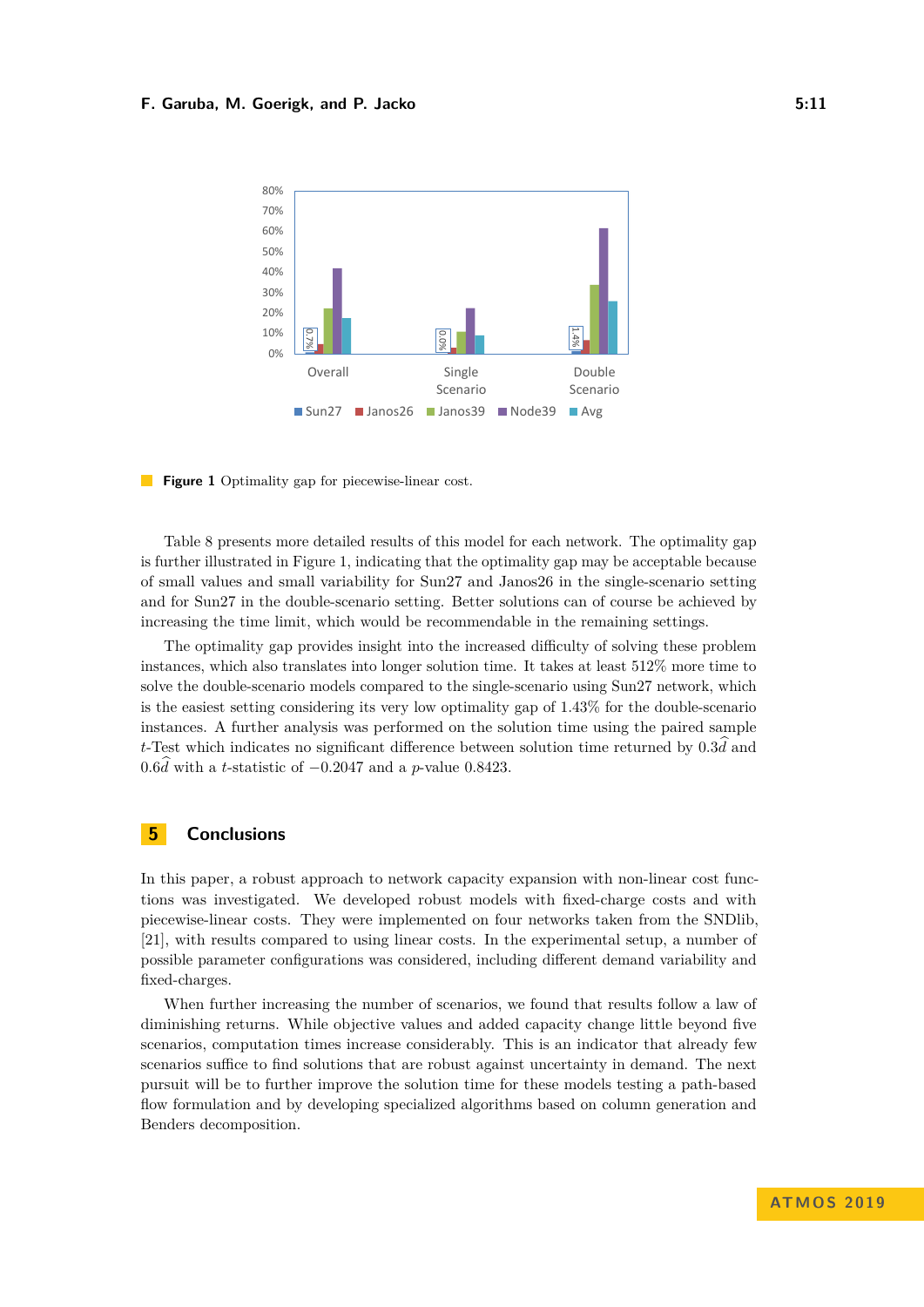#### **References**

- <span id="page-11-17"></span>**1** Y. K. Agarwal and Y. P. Aneja. Fixed charge multicommodity network design using p-partition facets. *European Journal of Operational Research*, 258(1):124–135, 2017.
- <span id="page-11-12"></span>**2** A. Atamturk and M. Zhang. Two-Stage Robust Network Flow and Design Under Demand Uncertainty. *Operations Research*, 55(4):662–673, August 2007.
- <span id="page-11-0"></span>**3** F. Babonneau, J.-P. Vial, O. Klopfenstein, and A. Ouorou. Robust capacity assignment solutions for telecommunications networks with uncertain demands. *Networks*, 62(4):255–272, 2013.
- <span id="page-11-21"></span>**4** A. Balakrishnan and S. C. Graves. A composite algorithm for a concave-cost network flow problem. *Networks*, 19(2):175–202, 1989.
- <span id="page-11-9"></span>**5** W. Ben-Ameur and H. Kerivin. Routing of Uncertain Traffic Demands. *Optimization and Engineering*, 6(3):283–313, September 2005.
- <span id="page-11-4"></span>**6** A. Ben-Tal, A. Goryashko, E. Guslitzer, and A. Nemirovski. Adjustable robust solutions of uncertain linear programs. *Mathematical Programming*, 99(2):351–376, March 2004.
- <span id="page-11-6"></span>**7** C. Chekuri, F.B. Shepherd, G. Oriolo, and M.G. Scutellá. Hardness of robust network design. *Networks*, 50(1):50–54, 2007.
- <span id="page-11-15"></span>**8** M. Chouman, T. G. Crainic, and B. Gendron. Commodity Representations and Cut-Set-Based Inequalities for Multicommodity Capacitated Fixed-Charge Network Design. *Transportation Science*, 51(2):650–667, 2017.
- <span id="page-11-16"></span>**9** A. M. Costa. A Survey on Benders Decomposition Applied to Fixed-Charge Network and Design Problems. *Computers and Operations Research*, 32(6):1429–1450, June 2005.
- <span id="page-11-20"></span>**10** K. L. Croxton, B. Gendron, and T. L. Magnanti. Variable Disaggregation in Network Flow Problems with Piecewise Linear Costs. *Operations Research*, 55(1):146–157, 2007.
- <span id="page-11-7"></span>**11** N. G. Duffield, P. Goyal, A. Greenberg, P. Mishra, K. K. Ramakrishnan, and J. E. Van der Merive. A flexible model for resource management in virtual private networks. *ACM SIGCOMM Computer Communication Review*, 29(4):95–108, October 1999.
- <span id="page-11-8"></span>**12** J. A. Fingerhut, S. Suri, and J. S. Turner. Designing Least-Cost Nonblocking Broadband Networks. *Journal of Algorithms*, 24(2):287–309, August 1997.
- <span id="page-11-2"></span>**13** V. Gabrel, C. Murat, and A. Thiele. Recent advances in robust optimization: An overview. *European Journal of Operational Research*, 235(3):471–483, June 2014.
- <span id="page-11-3"></span>**14** M. Goerigk and A. Schöbel. Algorithm engineering in robust optimization. In *Algorithm engineering*, pages 245–279. Springer International Publishing, 2016.
- <span id="page-11-19"></span>**15** G. M. Guisewite and P. M. Pardalos. Minimum concave-cost network flow problems: Applications, complexity, and algorithms. *Annals of Operations Research*, 25(1):75–99, December 1990.
- <span id="page-11-13"></span>**16** T. L. Magnanti and R. T. Wong. Network Design and Transportation Planning: Models and Algorithms. *Transportation Science*, 18(1):1–55, February 1984.
- <span id="page-11-5"></span>**17** S. Mattia. The robust network loading problem with dynamic routing. *Computational Optimization and Applications*, 54(3):619–643, August 2012.
- <span id="page-11-18"></span>**18** S. Mudchanatongsuk, F. Ordóñez, and J. Liu. Robust solutions for network design under transportation cost and demand uncertainty. *Journal of the Operational Research Society*, 59(5):652–662, May 2008.
- <span id="page-11-14"></span>**19** A. Nahapetyan and P. Pardalos. Adaptive dynamic cost updating procedure for solving fixed charge network flow problems. *Computational Optimization and Applications*, 39(1):37–50, January 2008.
- <span id="page-11-10"></span>**20** F. Ordóñez and J. Zhao. Robust capacity expansion of network flows. *Networks*, 50(2):136–145, 2007.
- <span id="page-11-1"></span>**21** S. Orlowski, R. Wessäly, M. Pióro, and A. Tomaszewski. SNDlib 1.0-Survivable Network Design Library. *Networks.*, 55(3):276–286, May 2010.
- <span id="page-11-11"></span>**22** A. Ouorou and J.-P. Vial. A model for robust capacity planning for telecommunications networks under demand uncertainty. In *Design and Reliable Communication Networks, 2007. DRCN 2007. 6th International Workshop on*, pages 1–4. IEEE, 2007.